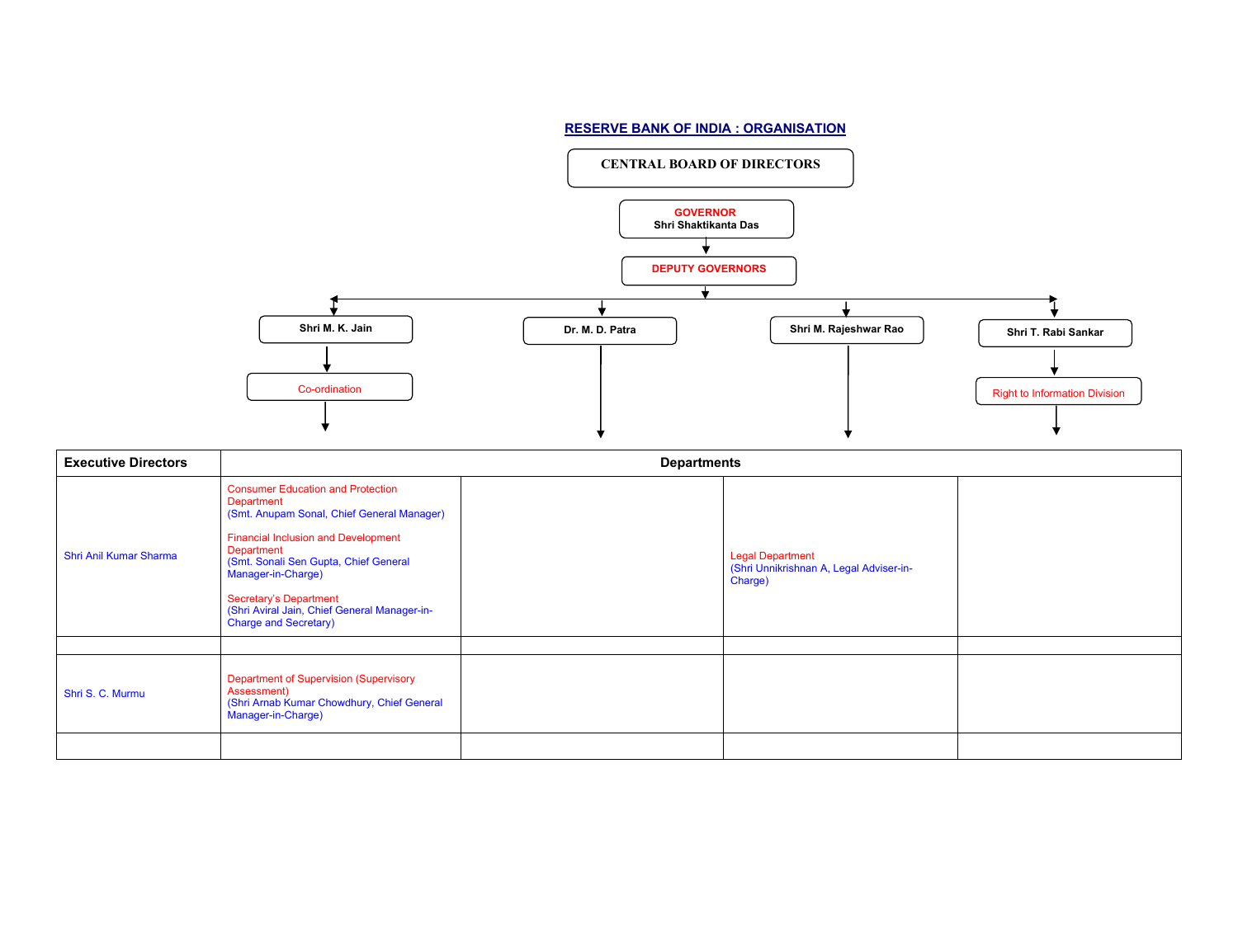| Dr. O. P. Mall           |                                                                                                                                                 | <b>Financial Stability Unit</b><br>(Smt. Kaya Tripathi, Chief General Manager)<br>Department of Statistics and Information<br>Management<br>(Dr. Ajit Ratnakar Joshi, Principal Adviser) |                                                                                                                                  |                                                                                                                                                                                                                                                                     |
|--------------------------|-------------------------------------------------------------------------------------------------------------------------------------------------|------------------------------------------------------------------------------------------------------------------------------------------------------------------------------------------|----------------------------------------------------------------------------------------------------------------------------------|---------------------------------------------------------------------------------------------------------------------------------------------------------------------------------------------------------------------------------------------------------------------|
|                          |                                                                                                                                                 |                                                                                                                                                                                          |                                                                                                                                  |                                                                                                                                                                                                                                                                     |
| <b>Shri Saurav Sinha</b> |                                                                                                                                                 |                                                                                                                                                                                          | Department of Regulation (Prudential<br>Regulation Division)<br>(Shri R. Lakshmi Kanth Rao, Chief General<br>Manager-in-Charge)  |                                                                                                                                                                                                                                                                     |
|                          |                                                                                                                                                 |                                                                                                                                                                                          |                                                                                                                                  |                                                                                                                                                                                                                                                                     |
| <b>Shri Vivek Deep</b>   |                                                                                                                                                 |                                                                                                                                                                                          |                                                                                                                                  | Department of Payment and Settlement<br>Systems<br>(Shri P. Vasudevan, Chief General<br>Manager)<br><b>Department of Information Technology</b><br>(Shri Arun Kumar Singh, Chief General<br>Manager)<br>Right to Information Act (Alternate Appellate<br>Authority) |
|                          |                                                                                                                                                 |                                                                                                                                                                                          |                                                                                                                                  |                                                                                                                                                                                                                                                                     |
| Shri Jayant Kumar Dash   |                                                                                                                                                 |                                                                                                                                                                                          | Department of Regulation (Conduct and<br>Operations Division)<br>(Shri R. Lakshmi Kanth Rao, Chief General<br>Manager-in-Charge) |                                                                                                                                                                                                                                                                     |
|                          |                                                                                                                                                 |                                                                                                                                                                                          |                                                                                                                                  |                                                                                                                                                                                                                                                                     |
| Shri R. Subramanian      |                                                                                                                                                 | <b>Financial Markets Regulation Department</b><br>(Ms. Dimple Bhandia, Chief General Manager)<br><b>International Department</b><br>(Dr. Mohua Roy, Adviser-in-Charge)                   |                                                                                                                                  | <b>Internal Debt Management Department</b><br>(Shri Rakesh Tripathy, Chief General<br>Manager)                                                                                                                                                                      |
|                          |                                                                                                                                                 |                                                                                                                                                                                          |                                                                                                                                  |                                                                                                                                                                                                                                                                     |
| Shri Rohit Jain          | Department of Supervision (Risk, Analytics and<br>Vulnerability Assessment)<br>(Shri Arnab Kumar Chowdhury, Chief General<br>Manager-in-Charge) |                                                                                                                                                                                          |                                                                                                                                  |                                                                                                                                                                                                                                                                     |
|                          |                                                                                                                                                 |                                                                                                                                                                                          |                                                                                                                                  |                                                                                                                                                                                                                                                                     |